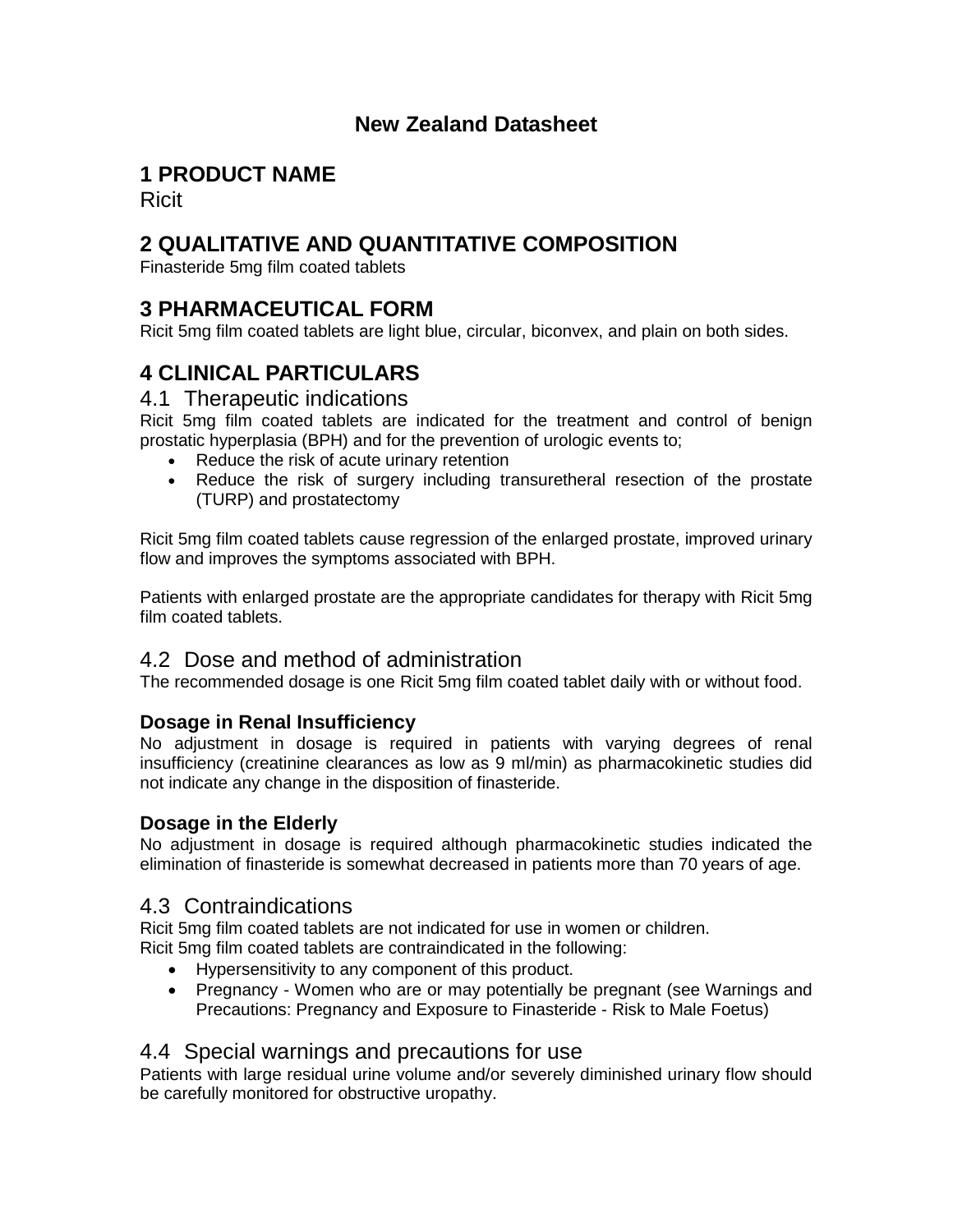#### **Effects on PSA and Prostate Cancer Detection**

No clinical benefit has yet been demonstrated in patients with prostate cancer treated with finasteride. Patients with BPH and elevated prostate-specific antigen (PSA) were monitored in controlled clinical studies with serial PSAs and prostate biopsies. In these BPH studies, finasteride did not appear to alter the rate of prostate cancer detection and the overall incidence of prostate cancer was not significantly different in patients treated with finasteride tablets or placebo.

Digital rectal examinations as well as other evaluations for prostate cancer are recommended prior to initiating therapy with finasteride 5mg film coated tablets and periodically thereafter. Serum PSA is also used for prostate cancer detection. Generally a baseline PSA > 10 ng/ml (Hybritech) prompts further evaluation and consideration of biopsy; for PSA levels between 4 and 10 ng/ml, further evaluation is advisable. There is considerable overlap in PSA levels among men with and without prostate cancer. Therefore, in men with BPH, PSA values within the normal reference range do not rule out prostate cancer, regardless of treatment with finasteride . A baseline PSA < 4 ng/ml does not exclude prostate cancer.

Ricit 5mg film coated tablets cause a decrease in serum PSA concentrations by approximately 50% in patients with BPH, even in the presence of prostate cancer. This decrease in serum PSA levels in patients with BPH treated with finasteride 5mg film coated tablets should be considered when evaluating PSA data and does not rule out concomitant prostate cancer. This decrease is predictable over the entire range of PSA values, although it may vary in individual patients. Analysis of PSA data from over 3000 patients in the 4-year, double blind, placebo controlled finasteride long-term efficacy and safety study confirmed that in typical patients treated with finasteride for six months or more, PSA values should be doubled for comparison with normal ranges in untreated men. This adjustment preserves the sensitivity and specificity of the PSA assay and maintains its ability to detect prostate cancer.

Any sustained increase in PSA levels of patients treated with Ricit 5mg film coated tablets should be carefully evaluated, including consideration of non-compliance to therapy with finasteride 5mg film coated tablets.

#### **Medicine/Laboratory Test Interactions Effect on Levels of PSA**

Serum PSA concentration is correlated with patient age and prostatic volume, and prostatic volume is correlated with patient age. When PSA laboratory determinations are evaluated, consideration should be given to the fact that PSA levels decrease in patients treated with finasteride 5mg tablets. In most patients, a rapid decrease in PSA is seen within the first months of therapy, after which time PSA levels stabilise to a new baseline. The post-treatment baseline approximates half of the pre-treatment value. Therefore, in typical patients treated with finasteride 5mg tablets for six months or more, PSA values should be doubled for comparison to normal ranges in untreated men. For clinical interpretation, see Warnings and Precautions, Effects on PSA and Prostate Cancer Detection.

Percent free PSA (free to total PSA ratio) is not significantly decreased by finasteride. The ratio of free to total PSA remains constant even under the influence of finasteride.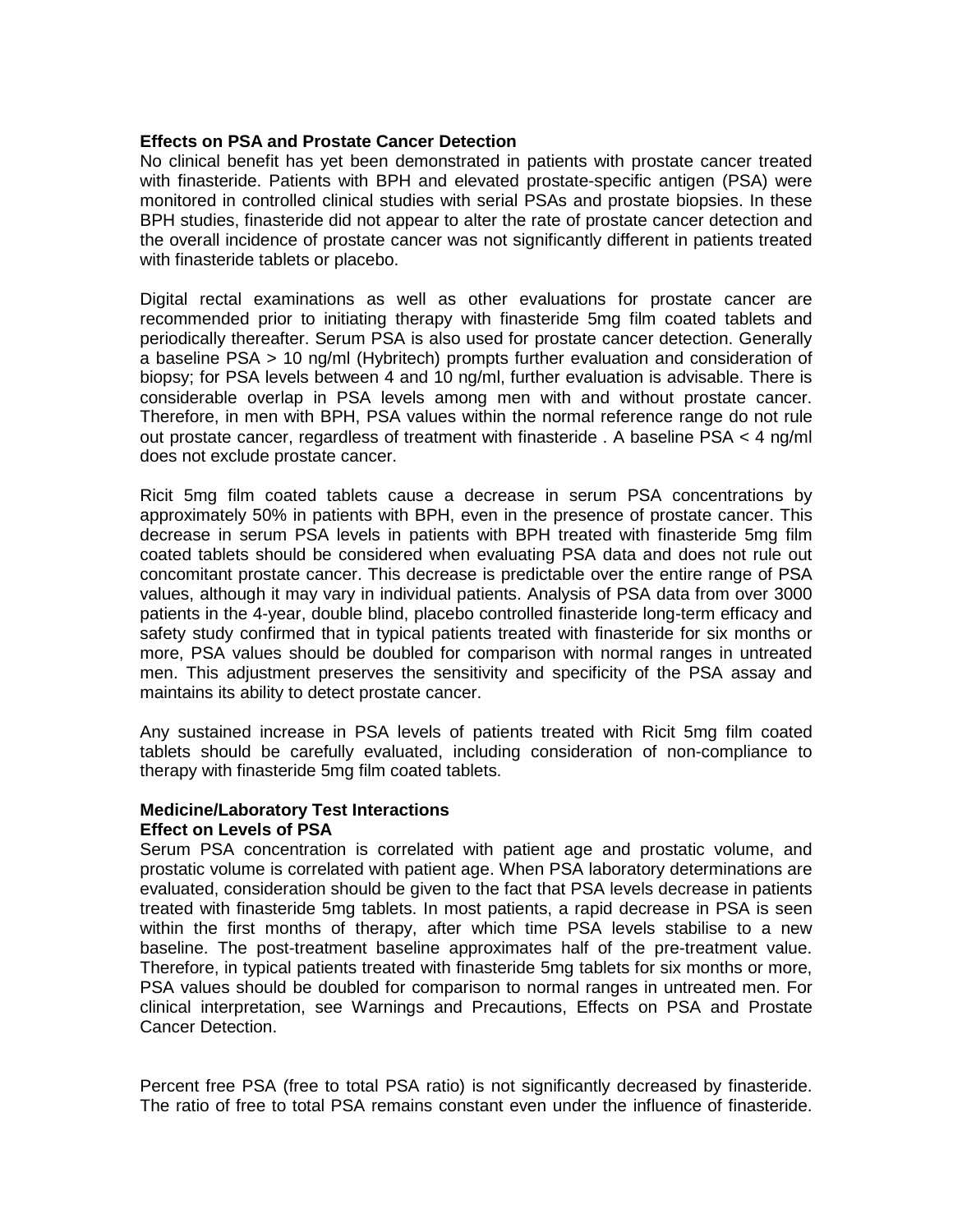When percent free PSA is used as an aid in the detection of prostate cancer, no adjustment to its value is necessary.

#### **Paediatric Use**

Ricit 5mg film coated tablets are not indicated for use in children.

Safety and effectiveness in children have not been established.

#### **Breast Cancer in Men**

Breast cancer has been reported in men taking finasteride during clinical trials and in the post-marketing period. Physicians should instruct their patients to promptly report any changes in their breast tissue such as lumps, pain, gynaecomastia or nipple discharge.

#### **Lactose**

The tablet contains lactose monohydrate. Patients with any of the following genetic deficiencies should not take this drug: galactose intolerance, total lactase deficiency or glucose-galactose malabsorption.

### 4.5 Interaction with other medicines and other forms of interaction

No medicine interactions of clinical importance have been identified. Finasteride 5mg tablets do not appear to significantly affect the cytochrome P450-linked medicine metabolising enzyme system. Compounds which have been tested in man have included propranolol, digoxin, glyburide, warfarin, theophylline, and antipyrine and no clinically meaningful interactions were found.

#### **Other Concomitant Therapy**

Although specific interaction studies were not performed, in clinical studies finasteride 5mg tablets were used concomitantly with ACE-inhibitors, acetaminophen, acetylsalicylic acid, alpha-blockers, beta-blockers, calcium channel blockers, cardiac nitrates, diuretics, H2 antagonists, HMG-CoA reductase inhibitors, nonsteroidal anti-inflammatory medicines (NSAIDS), quinolones, and benzodiazepines without evidence of clinically significant adverse interactions.

### 4.6 Fertility, pregnancy and lactation

Ricit 5mg film coated tablets are contraindicated in women who are or may potentially be pregnant (See Contraindications).

Because of the ability of Type II 5α-reductase inhibitors to inhibit conversion of testosterone to dihydrotestosterone, these medicines, including finasteride, may cause abnormalities of the external genitalia of a male foetus when administered to a pregnant woman.

#### **Exposure to Finasteride - Risk to Male Foetus**

Women should not handle crushed or broken finasteride tablets when they are or may potentially be pregnant because of the possibility of absorption of finasteride and the subsequent potential risk to a male foetus (see Pregnancy). Ricit 5mg tablets are coated and will prevent contact with the active ingredient during normal handling, provided that the tablets have not been broken or crushed.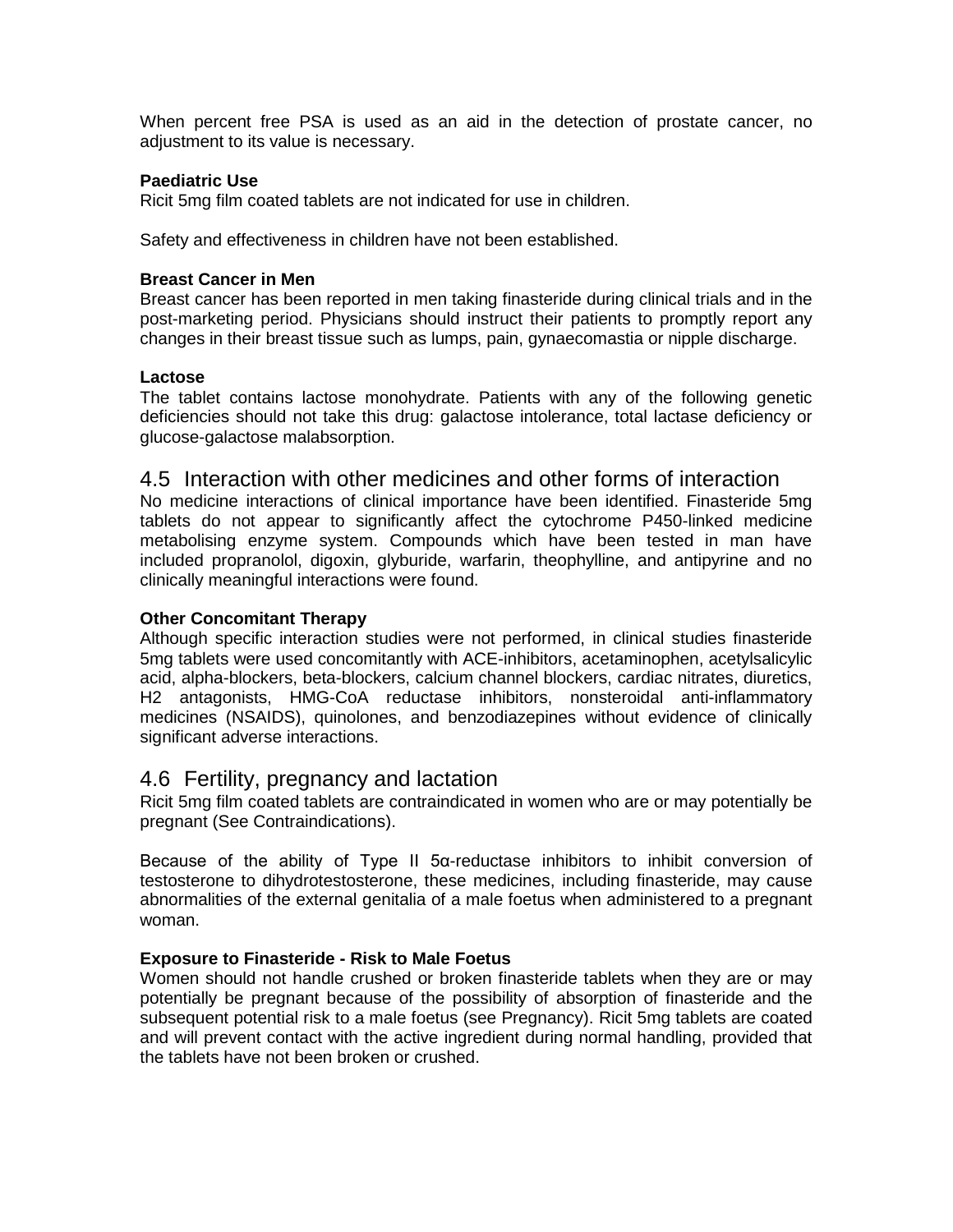Similarly, small amounts of finasteride have been recovered from the semen in subjects receiving finasteride 5mg/day. The amount of finasteride measured in ejaculate was 50 to 100-fold less than the dose of finasteride (5 micrograms) that had no effect on circulating DHT levels in adult males. It is not known whether a male foetus may be adversely affected if his mother is exposed to the semen of a patient being treated with finasteride. Therefore, when the patient's sexual partner is or may potentially be pregnant, the patient should either avoid exposure of his partner to semen or discontinue finasteride 5mg film coated tablets (See Contraindications and Pregnancy).

#### **Use in Lactation**

Ricit 5mg film coated tablets are not indicated for use in women.

It is not known whether finasteride is excreted in human milk.

#### 4.7 Effects on ability to drive and use machines

There are no data to suggest that finasteride affects the ability to drive or use machines.

## 4.8 Undesirable effects

Finasteride tablets are well tolerated.

The most frequent adverse reactions are impotence and decreased libido. These adverse reactions occur early in the course of therapy and resolve with continued treatment in the majority of patients.

The adverse reactions reported during clinical trials and/or post-marketing use are listed in the table below.

#### Frequency of adverse reactions is determined as follows:

Very common (≥1/10), Common (≥1/100 to <1/10), Uncommon (≥1/1,000 to <1/100), Rare (≥1/10,000 to <1/1,000), Very rare (<1/10,000), not known (cannot be estimated from the available data). The frequency of adverse reactions reported during postmarketing use cannot be determined as they are derived from spontaneous reports.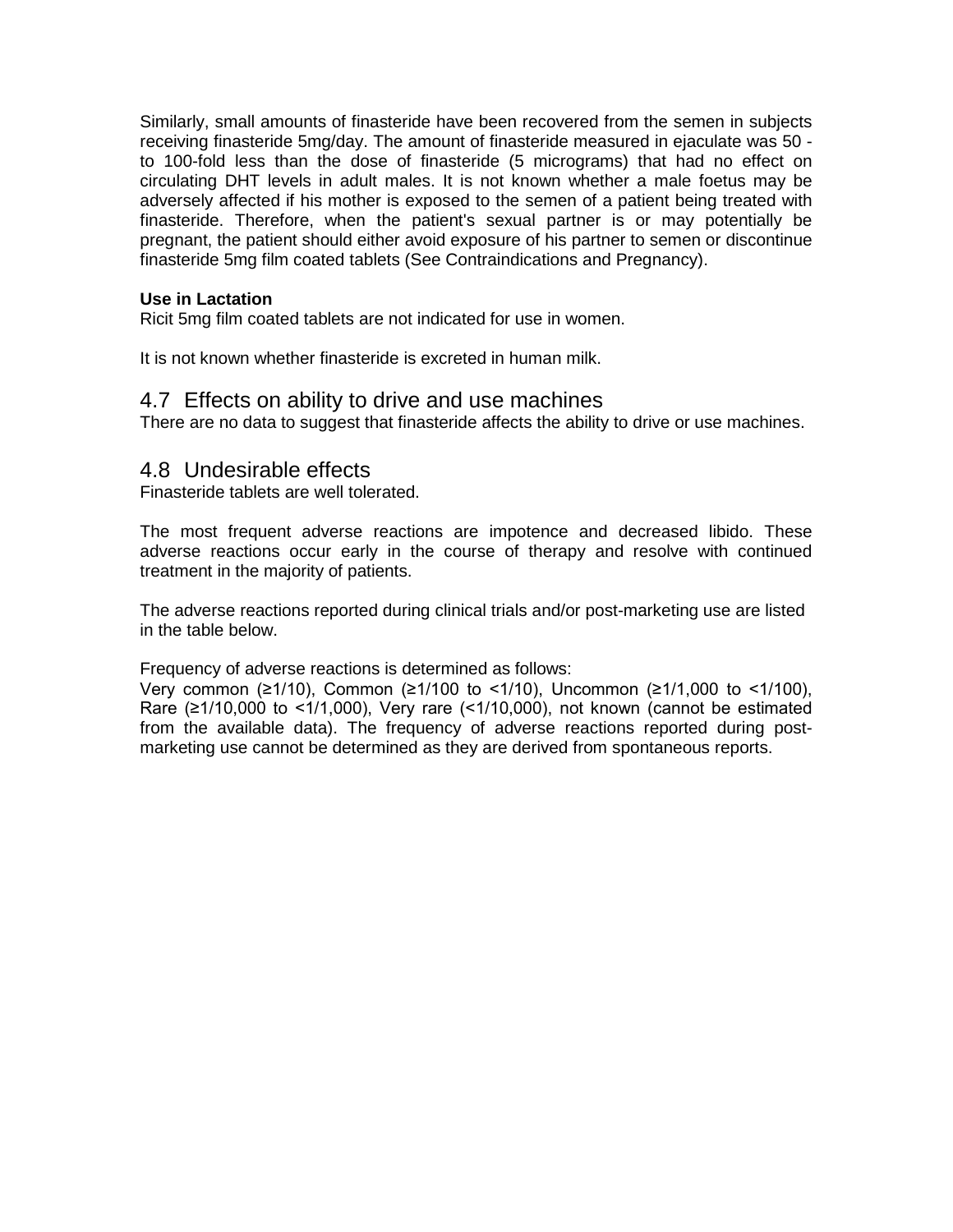| <b>System Organ Class</b>                   | Frequency: adverse reaction                                                                                                                                                                                                                                                                                                                                                                                                   |
|---------------------------------------------|-------------------------------------------------------------------------------------------------------------------------------------------------------------------------------------------------------------------------------------------------------------------------------------------------------------------------------------------------------------------------------------------------------------------------------|
| Immune system disorders                     | Unknown: hypersensitivity reactions including<br>swelling of the lips, tongue, throat and face                                                                                                                                                                                                                                                                                                                                |
| Psychiatric disorders                       | Common: decreased libido<br>Unknown: decreased libido that may continue<br>after discontinuation of therapy, depression                                                                                                                                                                                                                                                                                                       |
| Cardiac disorders                           | Unknown: palpitation                                                                                                                                                                                                                                                                                                                                                                                                          |
| <b>Hepatobiliary disorders</b>              | Unknown: increased hepatic enzymes                                                                                                                                                                                                                                                                                                                                                                                            |
| Skin and subcutaneous tissue disorders      | Uncommon: rash<br>Unknown: pruritus, urticaria                                                                                                                                                                                                                                                                                                                                                                                |
| Reproductive system and breast<br>disorders | Common: impotence<br>Uncommon: ejaculation disorder, breast<br>tenderness, breast enlargement.<br>Unknown: testicular pain, sexual dysfunction<br>(erectile dysfunction and ejaculation disorder)<br>which may continue after discontinuation of<br>treatment; male infertility and/or poor seminal<br>quality. Normalization or improvement of seminal<br>quality has been reported after discontinuation of<br>finasteride. |
| Investigations                              | Common: decreased volume of ejaculate                                                                                                                                                                                                                                                                                                                                                                                         |

In addition, the following has been reported in clinical trials and post-marketing use: male breast cancer (see below).

#### **Other Long Term Data**

In a 7 year placebo-controlled trial that enrolled 18,882 healthy men, of whom 9060 had prostate needle biopsy data available for analysis, prostate cancer was detected in 803 (18.4%) men receiving finasteride 5mg film coated tablets and 1147 (24.4%) men receiving placebo. In the finasteride group, 280 (6.4%) men had prostate cancer with Gleason scores of 7-10 detected on needle biopsy vs 237 (5.1%) men in the placebo group. Additional analyses suggest that the increase in the prevalence of high-grade prostate cancer observed in the finasteride group may be explained by a detection bias due to the effect of finasteride 5mg film coated tablets on prostate volume. Of the total cases of prostate cancer diagnosed in this study, approximately 98% were classified as intracapsular (clinical stage T1 or T2) at diagnosis. The clinical significance of the Gleason 7-10 data is unknown.

#### **Breast Cancer**

During the 4 to 6-year placebo and comparator-controlled MTOPS study that enrolled 3047 men, there were 4 cases of breast cancer in men treated with finasteride but no cases in men not treated with finasteride. During the 4-year, placebo-controlled PLESS study that enrolled 3040 men, there were 2 cases of breast cancer in placebo-treated men but no cases in men treated with finasteride. During the 7-year placebo-controlled Prostate Cancer Prevention Trial (PCPT) that enrolled 18,882 men, there was 1 case of breast cancer in men treated with finasteride, and 1 case of breast cancer in men treated with placebo. There have been post-marketing reports of male breast cancer with the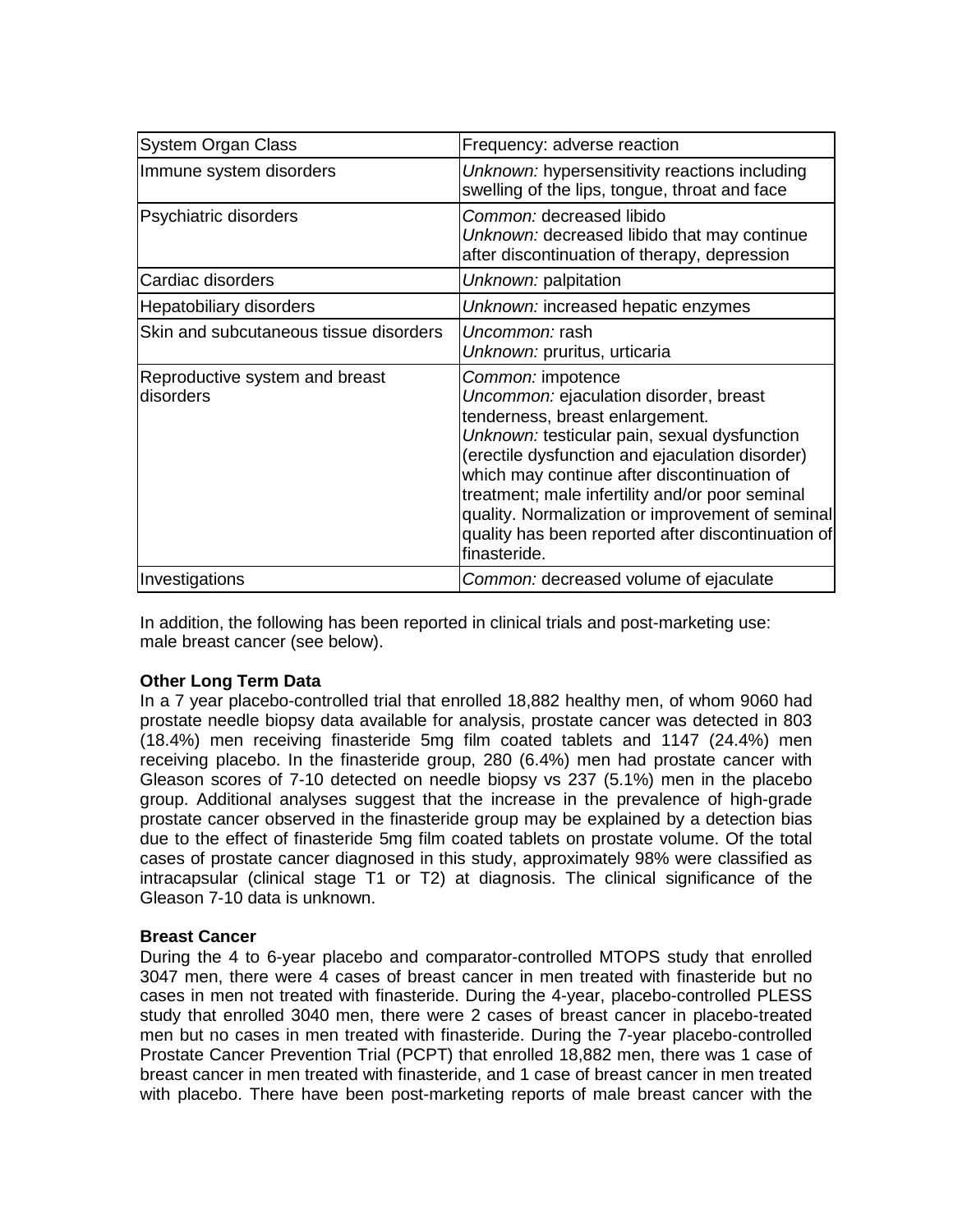use of finasteride. The relationship between long-term use of finasteride and male breast neoplasia is currently unknown.

#### **Laboratory Test Findings**

When PSA laboratory determinations are evaluated, consideration should be given to the fact that PSA levels are decreased in patients treated with finasteride 5mg film coated tablets (See Warnings and Precautions).

No other difference in standard laboratory parameters was observed between patients treated with placebo or finasteride 5mg tablets.

#### Reporting of suspected adverse reactions

Reporting suspected adverse reactions after authorisation of the medicine is important. It allows continued monitoring of the benefit/risk balance of the medicine. Healthcare professionals are asked to report any suspected adverse reactions https://nzphvc.otago.ac.nz/reporting/.

### 4.9 Overdose

Patients have received single doses of finasteride up to 400 mg and multiple doses of finasteride up to 80 mg/day for three months without adverse effects.

No specific treatment of overdosage with finasteride is recommended.

For advice on the management of overdose please contact the National Poisons Centre on 0800 POISON (0800 764766).

## **5 PHARMACOLOGICAL PROPERTIES**

### 5.1 Pharmacodynamic properties

Pharmacotherapeutic group: G04CB - [Testosterone-5-alpha reductase inhibitors](https://www.whocc.no/atc_ddd_index/?code=G04CB)

Finasteride, a synthetic 4-azasteroid compound, is a specific inhibitor of type II 5αreductase, an intracellular enzyme which metabolises testosterone into the more potent androgen dihydrotestosterone (DHT). In benign prostatic hyperplasia (BPH), enlargement of the prostate gland is dependant upon the conversion of testosterone to DHT within the prostate, finasteride is highly effective in reducing circulating and intraprostatic DHT. Finasteride has no affinity for the androgen receptor.

In the finasteride long-term clinical efficacy and safety study, the effect of therapy with finasteride 5mg tablets on BPH-related urologic events (surgical intervention [e.g. transuretheral resection of the prostate and prostatectomy] or acute urinary retention requiring catheterisation) was assessed over a four year period in 3016 patients with moderate or severe symptoms of BPH. In this double blind, randomised, placebocontrolled, multicentre study, treatment with finasteride 5mg tablets decreased the risk of total urological events by 51% and was also associated with a marked and sustained regression in prostate volume, and a sustained increase in maximum urinary flow rate and improvement in symptoms.

## 5.2 Pharmacokinetic properties

Following an oral dose of 14C-finasteride in man, 39% of the dose was excreted in the urine in the form of metabolites (virtually no unchanged medicine was excreted in the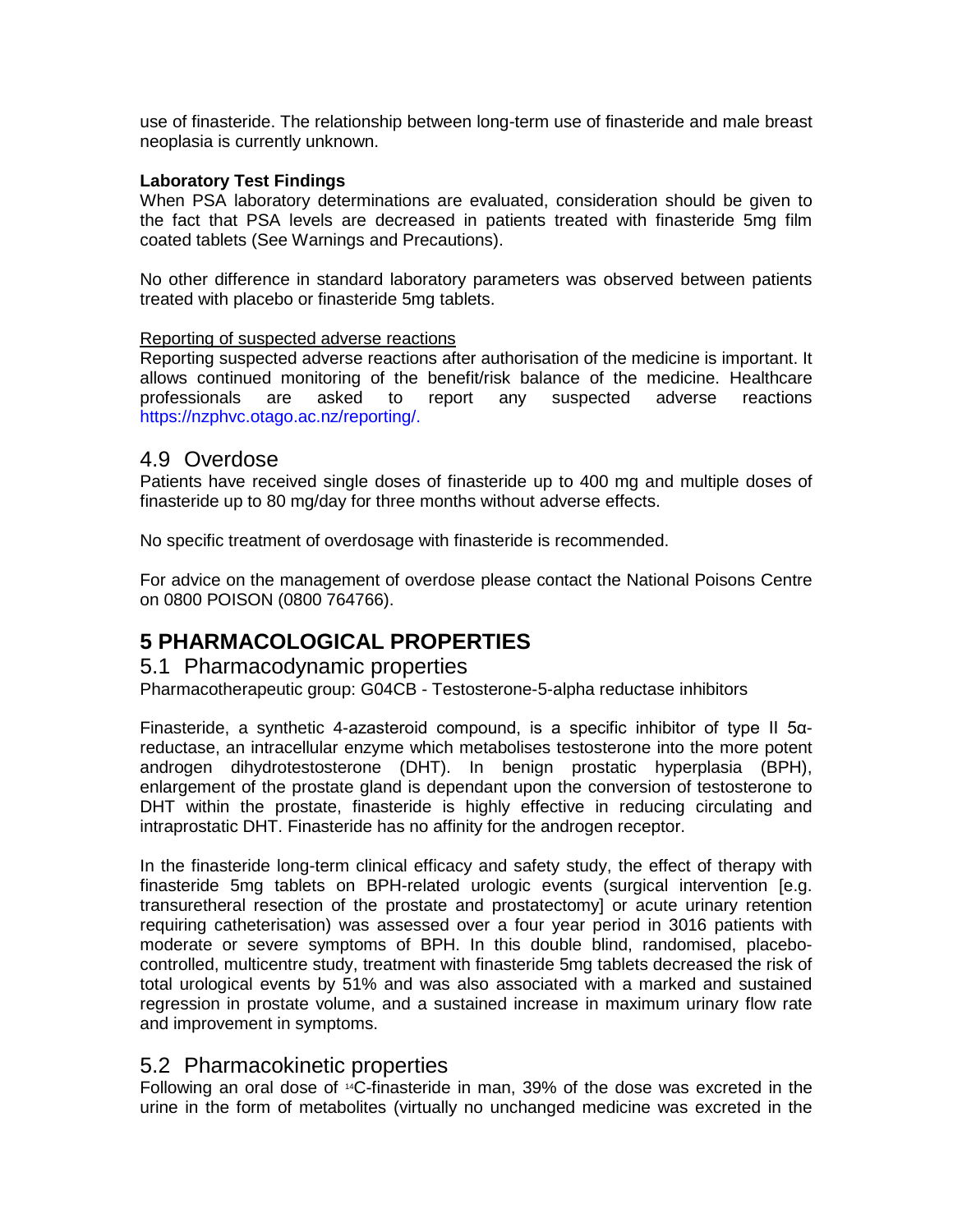urine) and 57% of total dose was excreted in the faeces. In this study, two metabolites of finasteride were identified which possess only a small fraction of the 5α-reductase inhibitory activity of finasteride.

Relative to an intravenous reference dose, the oral bioavailability of finasteride is approximately 80%. The bioavailability is not affected by food. Maximum finasteride plasma concentrations are reached approximately two hours after dosing and the absorption is complete after six to eight hours. Finasteride displays a mean plasma elimination half-life of six hours. Protein binding is approximately 93%. Plasma clearance and the volume of distribution of finasteride are approximately 165 ml/min and 76 l, respectively.

A multiple dose study demonstrated a slow accumulation of small amounts of finasteride over time. After daily dosing of 5 mg/day, steady-state trough plasma concentrations of finasteride are estimated to be 8-10 ng/ml and remained stable over time.

The elimination rate of finasteride is somewhat decreased in the elderly. As subjects advance in age, half-life is prolonged from a mean half-life of approximately 6 hours in men 18-60 years of age to 8 hours in men more than 70 years of age. This finding is of no clinical significance and hence, a reduction in dosage is not warranted.

In patients with chronic renal impairment whose creatinine clearance ranged from 9 to 55 ml/min, the disposition of a single dose of 14C-finasteride was not different from that in healthy volunteers. Protein binding also did not differ in patients with renal impairment. A portion of the metabolites which normally is excreted renally was excreted in the faeces. It therefore appears that faecal excretion increases commensurate to the decrease in urinary excretion of metabolites. No adjustment in dosage is necessary in non-dialysed patients with renal impairment.

Finasteride has been recovered in the cerebrospinal fluid (CSF) of patients treated with a 7-10 day course of finasteride, but the medicine does not appear to concentrate preferentially to the CSF. Finasteride has also been recovered in the seminal fluid of subjects receiving 5 mg/day finasteride. The amount of finasteride in the seminal fluid was 50 to 100 fold less than the dose of finasteride (5 mcg) that had no effect on circulating DHT levels in adult males.

## 5.3 Preclinical safety data

Non-clinical data reveal no special hazard for humans based on conventional studies of repeated dose toxicity, genotoxicity, and carcinogenic potential. Reproduction toxicology studies in male rats have demonstrated reduced prostate and seminal vesicular weights, reduced secretion from accessory genital glands and reduced fertility index (caused by the primary pharmacological effect of finasteride). The clinical relevance of these findings is unclear.

As with other 5-alpha-reductase inhibitors, femininisation of male rat foetuses has been seen with administration of finasteride in the gestation period. Intravenous administration of finasteride to pregnant rhesus monkeys at doses up to 800 ng/day during the entire period of embryonic and foetal development resulted in no abnormalities in male foetuses. This dose is about 60-120 times higher than the estimated amount in semen of a man who have taken 5 mg finasteride, and to which a woman could be exposed via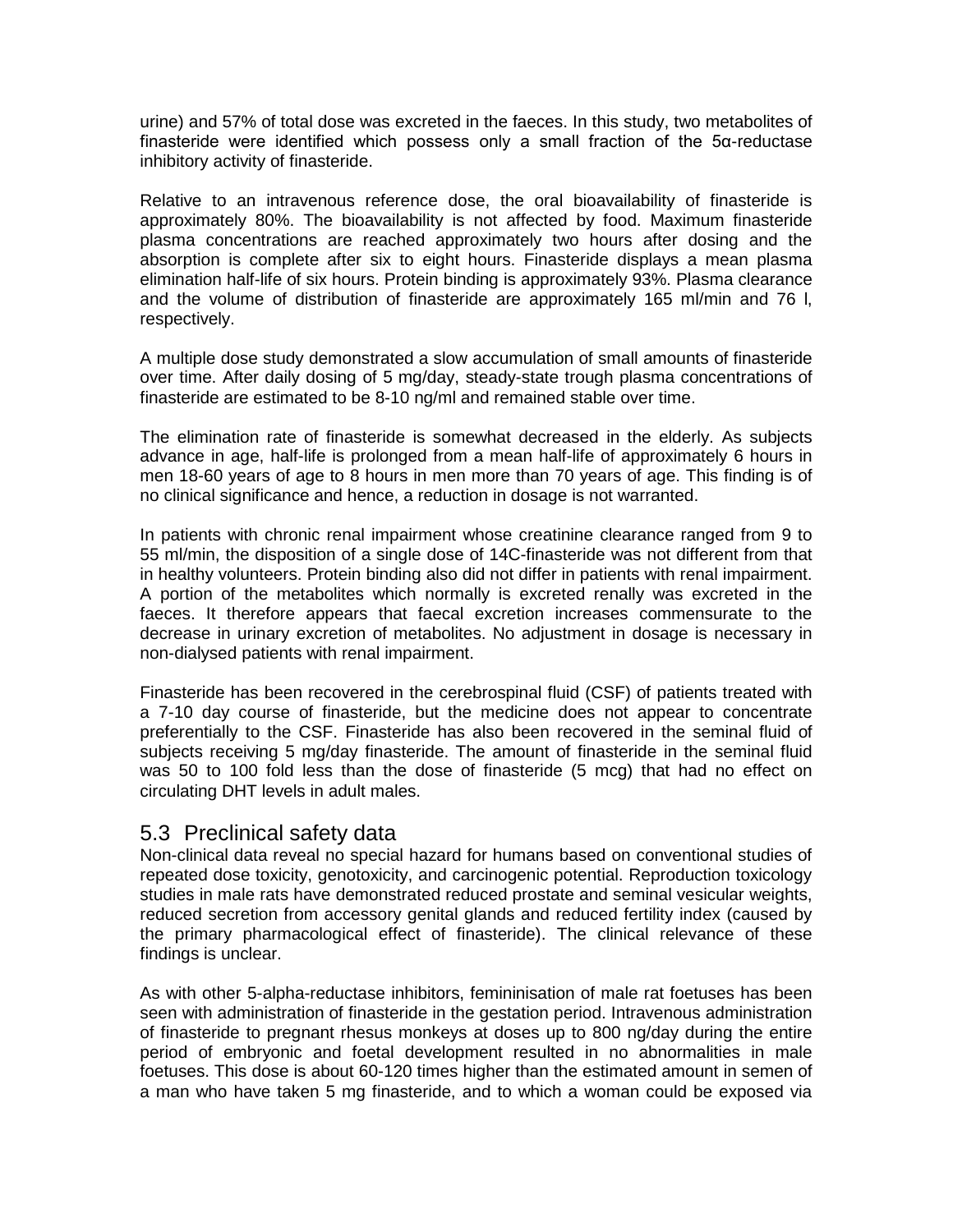semen. In confirmation of the relevance of the Rhesus model for human foetal development, oral administration of finasteride 2 mg/kg/day (the systemic exposure (AUC) of monkeys was slightly higher (3x) than that of men who have taken 5 mg finasteride, or approximately 1-2 million times the estimated amount of finasteride in semen) to pregnant monkeys resulted in external genital abnormalities in male foetuses. No other abnormalities were observed in male foetuses and no finasteride-related abnormalities were observed in female foetuses at any dose.

# **6 PHARMACEUTICAL PARTICULARS**

## 6.1 List of excipients

Lactose, sodium starch glycolate, maize starch, colloidal silicon dioxide, docusate sodium, benzoate, magnesium stearate, Opadry 04F50702 blue, purified water.

## 6.2 Incompatibilities

None known.

## 6.3 Shelf life

Shelf life is 36 months (3 years) from manufacture.

## 6.4 Special precautions for storage

Store at or below 25°C. Protect from light.

## 6.5 Nature and contents of container

Ricit 5mg film coated tablets are available in cartons containing blisters of 30 or 100 tablets.

## 6.6 Special precautions for disposal

Women should not handle crushed or broken Ricit 5 mg film coated tablets when they are or may potentially be pregnant (see Contraindications, Pregnancy and lactation, Exposure to finasteride - risk to male foetus).

## **7 MEDICINE SCHEDULE**

Prescription Medicine.

## **8 SPONSOR**

REX Medical Limited PO Box 18-119 Glen Innes Auckland 1743

Telephone: (09) 574 6060 Fax: (09) 574 6070

## **9 DATE OF FIRST APPROVAL**

15 April 2010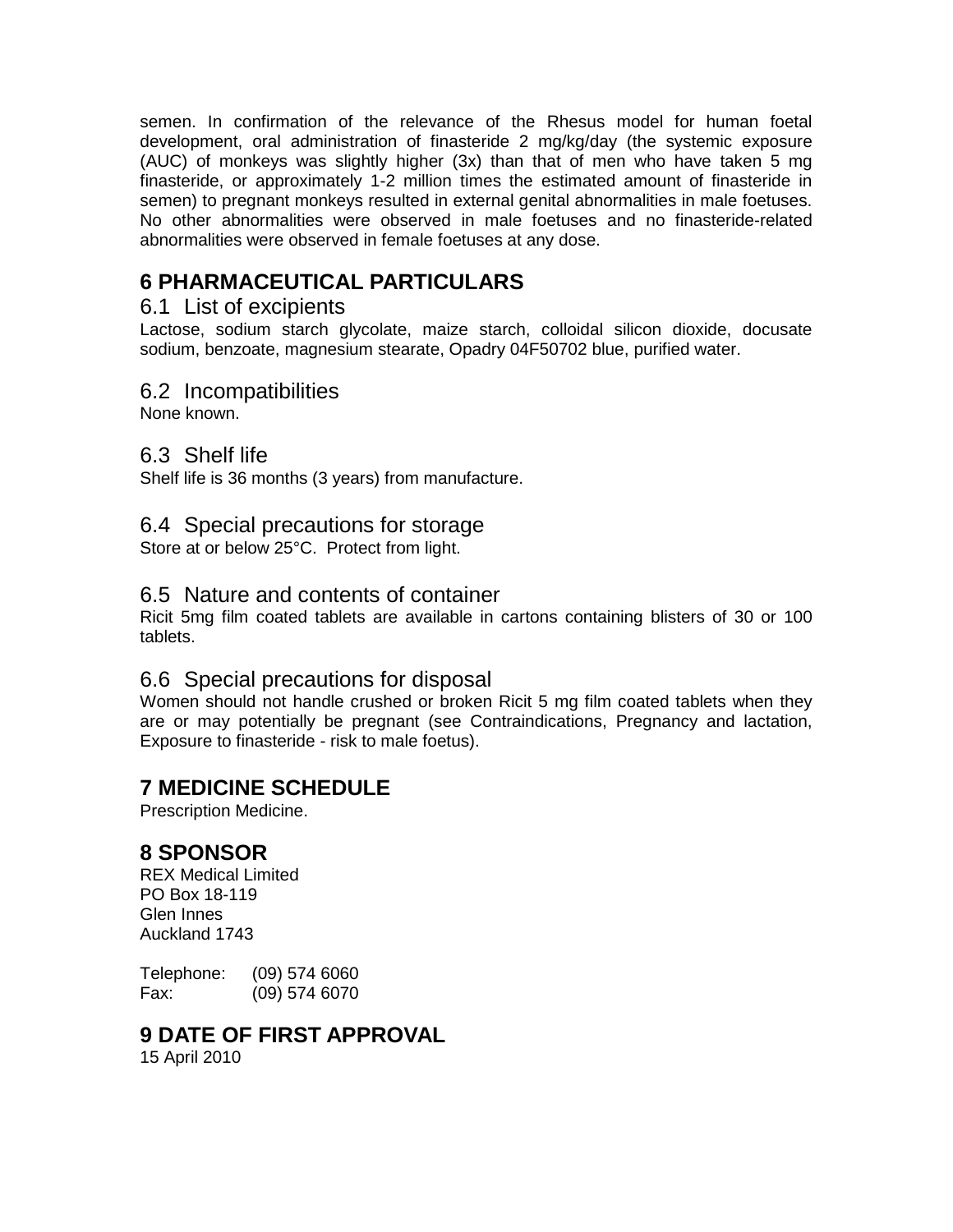# **10 DATE OF REVISION OF THE TEXT**

5 May 2017